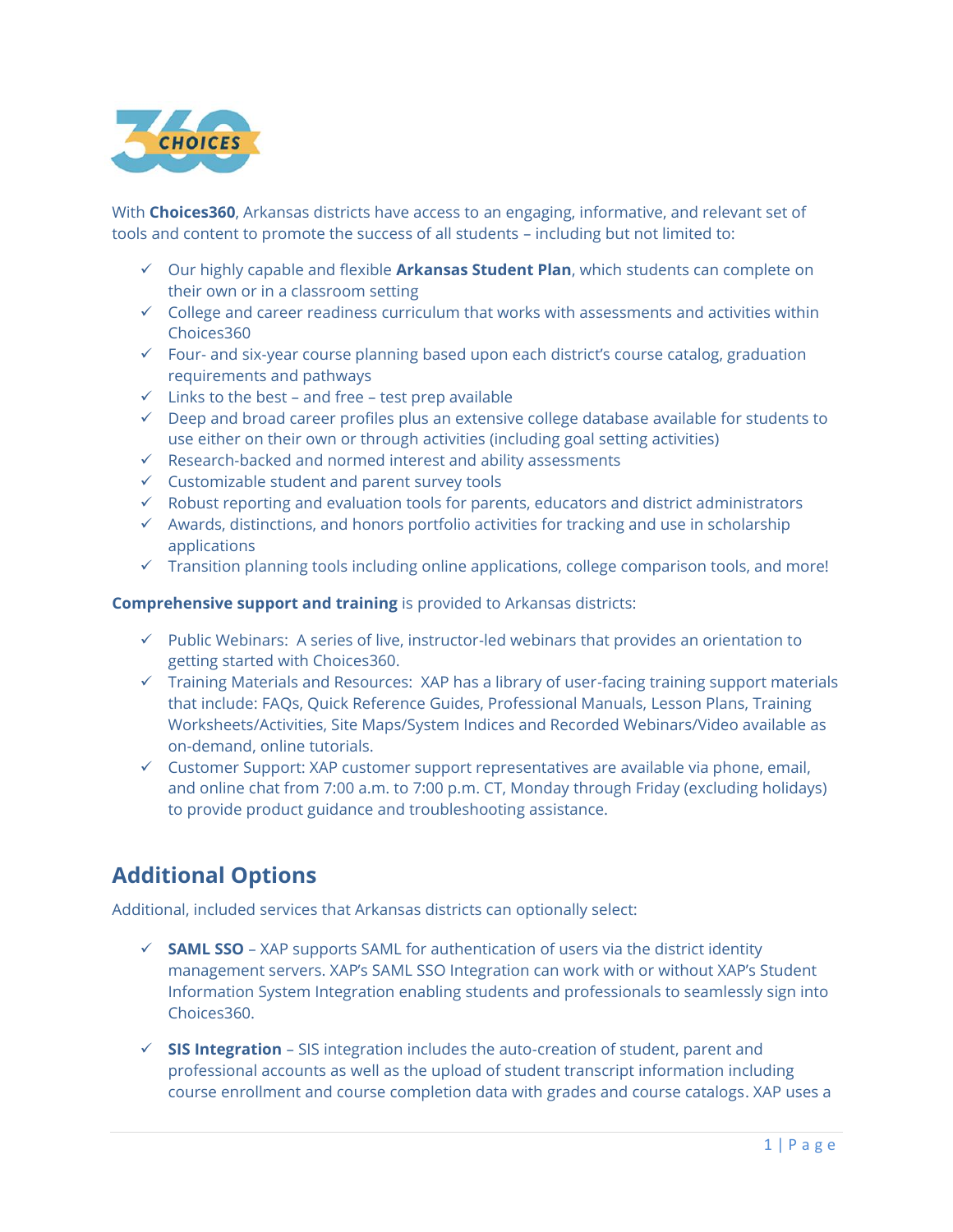secure FTP site for data file transfers. The state or districts in Arkansas can automate the file transfer or submit the files via web interface.

- ✓ **AppDocs** AppDocs provides integration of application workflow and document management for students and educators in support of the transition to college (high schoolto-college transcripts and applications).
- ✓ **Train-the-Trainer Onsite Workshops** Up to seven hours of interactive classroom training by a XAP trainer, for up to 30 participants. These workshops are aimed at those who will be training and supporting end users. Train-the-Trainer Workshops focus on training materials, best practices, training strategies, new features or enhancements and use of the software solution. Workshops are hosted at a location provided by the district.
- ✓ **Private Webinars** Interactive instruction by a XAP trainer on topics selected from the Training Course Catalog. Users access custom webinars from their own computers. Sessions are 1-2 hours in length, based on customer needs and topics selected. Custom webinars are also recorded and made accessible via a link provided to the district.
- $\checkmark$  **Consultation** A XAP subject-area expert will provide one-on-one help and support on a pre-defined area, like course plan management.

## **Add-Ons**

For an additional fee, Arkansas districts can purchase one or more of the following:

**Alumni Outcomes –** Through the integration of the separately licensed Student Tracker service from the National Student Clearinghouse, set-up and reporting tools in the Professional Center allow school-based professionals and administrators to track and analyze the postsecondary educational paths and achievements of graduates from the high school. Updated outcomes data is automatically added to the Professional Center three times each year. **Annual Pricing:** \$595.00 per school

#### **AchieveWorks Assessments:**

- ✓ **AchieveWorks Personality** AchieveWORKS Personality is an online self-discovery assessment based on the proven science of personality type that improves students' selfawareness about their personality and reveals valuable clues about a student's strengths and blind spots, recommends career paths and college majors, as well as provides tips for conducting the most effective career search. This personality assessment improves a students' self-awareness, helping them make more informed decisions about their future, and will report back to the student on:
	- Realistic scenarios
	- Recommended career paths and college majors
	- Career search tips
	- Career satisfiers
	- Strengths and blind spots
	- Preferred learning styles